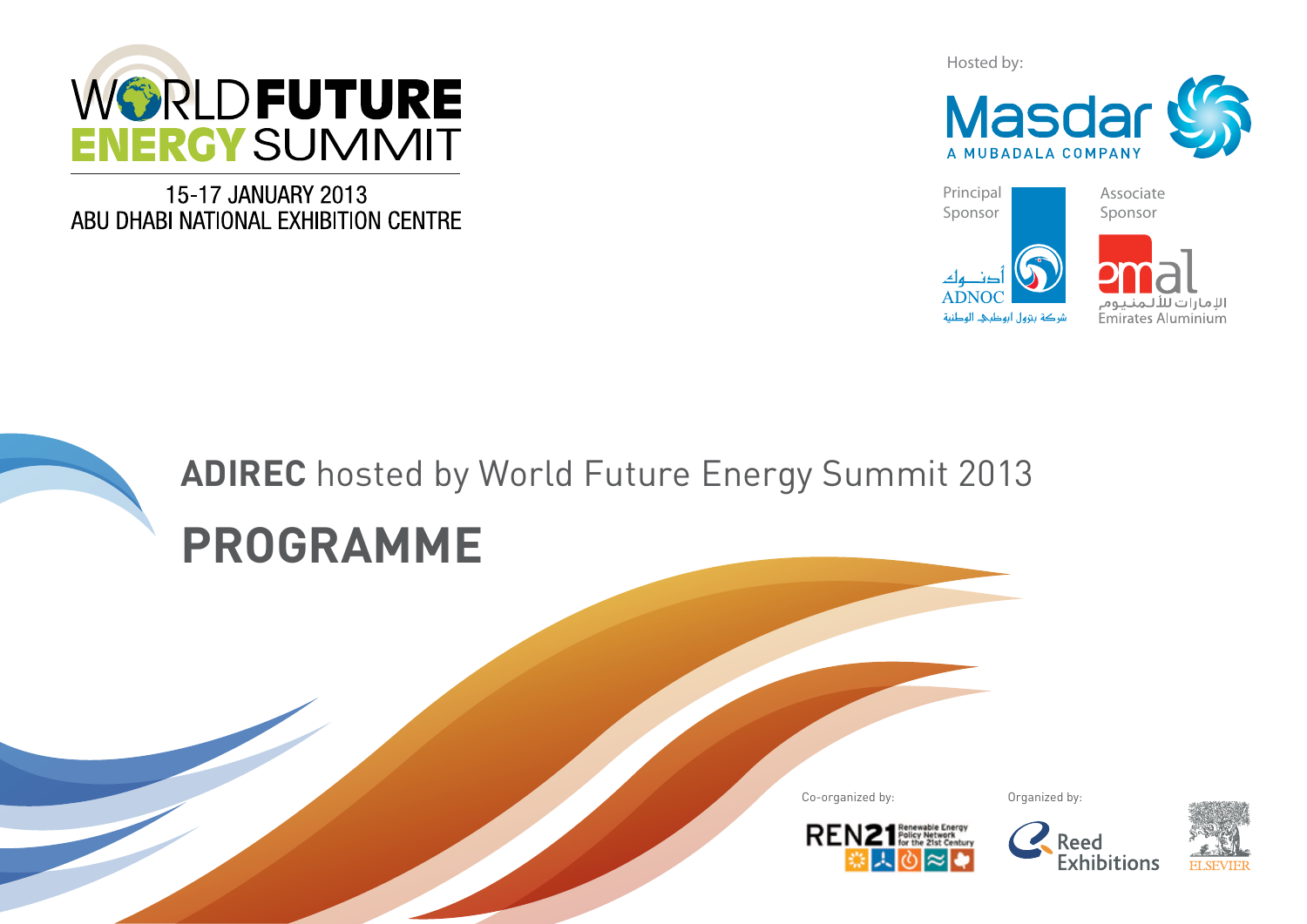## **Day 1: Ministerial Panels** Tuesday January 15, 2013

Renewable energy targets and support policies conitnue to be driving force behind increasing markets for renewable energy and sustainability. Our four must-see Ministerial Panels give you access to world class debate on future energy and the water-energy nexus.

### **KEY QUESTIONS / ISSUES TO BE ADDRESSED**

- • How to mobilize the required funds to support Sustainable Energy for all from both public and private sectors?
- • How can the voluntary commitments made at Rio+20 support the agenda of Sustainable Energy for All?
- • Which policies are needed to ensure a smooth transition towards the technical integration of large shares of renewables into energy systems?
- What new renewable support policies have developed recently?
- • How to overcome the challenges of existing support mechanisms?
- • How is the nexus perspective best integrated into domestic policies?
- • How to create an enabling environment- what framework conditions are needed?
- How can desalination with renewable energy contribute to overcoming freshwater supply shortage?
- • What regional efforts can be made to further attract investment in renewable energy?
- • What inter-governmental opportunities are there in manufacturing, infrastructure sharing and knowledge sharing?

| $11:00 - 12:00$ | <b>Opening Ceremony</b><br>(Doors close at 10:30 am)<br><b>Welcome Message from the Host</b>                                                                                                                                                                                                                                                                                                                                                                                                                                                                                                                                                                                                                                                                                                                                                             |
|-----------------|----------------------------------------------------------------------------------------------------------------------------------------------------------------------------------------------------------------------------------------------------------------------------------------------------------------------------------------------------------------------------------------------------------------------------------------------------------------------------------------------------------------------------------------------------------------------------------------------------------------------------------------------------------------------------------------------------------------------------------------------------------------------------------------------------------------------------------------------------------|
| $12:00 - 13:00$ | <b>Delegation Tour- Exhibition</b>                                                                                                                                                                                                                                                                                                                                                                                                                                                                                                                                                                                                                                                                                                                                                                                                                       |
| $13:00 - 13:30$ | <b>Buffet Lunch in the Private Dining Area, in Hall 10</b>                                                                                                                                                                                                                                                                                                                                                                                                                                                                                                                                                                                                                                                                                                                                                                                               |
| $13:30 - 13:40$ | <b>Welcome and Keynote Address</b>                                                                                                                                                                                                                                                                                                                                                                                                                                                                                                                                                                                                                                                                                                                                                                                                                       |
| $13:40-13:50$   | <b>Keynote Address</b>                                                                                                                                                                                                                                                                                                                                                                                                                                                                                                                                                                                                                                                                                                                                                                                                                                   |
| 13:50-14:30     | Ministerial panel 1: Sustainable Energy for All<br>The high-level ministerial panel on Sustainable Energy for All will give an overview of the highlights of the 2012 International Year of Sustainable<br>Energy for All. It will take stock of concrete actions of the UN Secretary General's init iative Sustainable Energy for All, which calls to promote action<br>around three inter-linked and complimentary objectives to be reached by 2030:<br>Ensure universal access to modern energy services;<br>Double the rate of improvement in energy efficiency;<br>$\bullet$<br>Double the share of renewable energy in the global energy mix.<br>$\bullet$<br>This session will also look at the challenges and opportunities in reaching these objectives, which will depend on close collaboration between the<br>public and the private sector. |
| $14:30 - 14:40$ | <b>Keynote Address</b>                                                                                                                                                                                                                                                                                                                                                                                                                                                                                                                                                                                                                                                                                                                                                                                                                                   |
|                 | For an updated list of speakers please visit www.WorldFutureEnergySummit.com                                                                                                                                                                                                                                                                                                                                                                                                                                                                                                                                                                                                                                                                                                                                                                             |

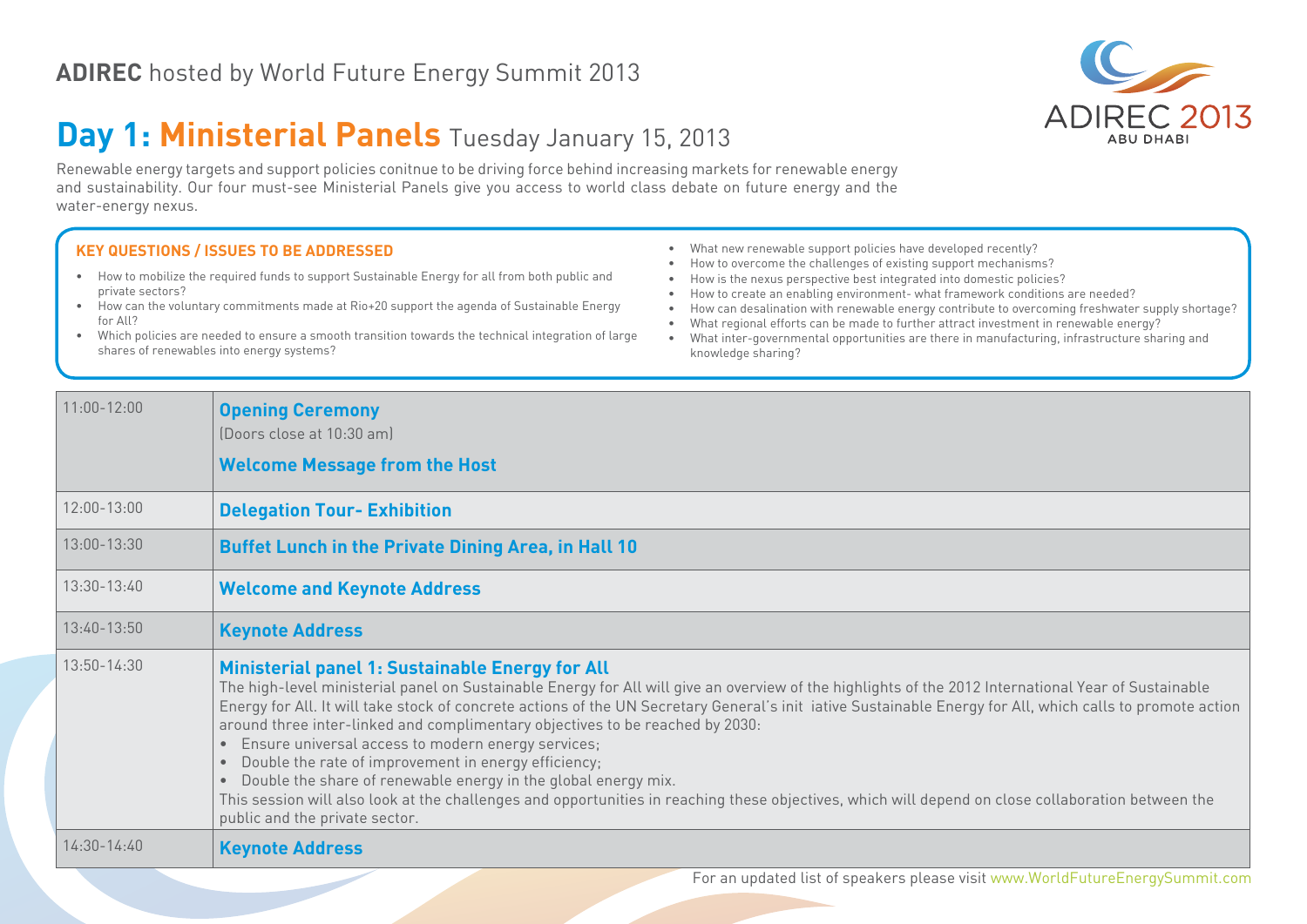

| 14:40-15:30     | <b>Ministerial panel 2: Building National Frameworks for Renewable Energy</b><br>Policies have played a major role in driving renewable energy markets, investments, and industry growth at the state and regional levels.<br>The success of these national frameworks has often rested on the quality of their design and then implementation. For continued success it is<br>consequently paramount Governments continue to update and revise policies in response to technology improvements and adaptation in market<br>needs and drivers.<br>This session will discuss renewable energy policy developments and best practice implementation. It will also address the need for renewable |
|-----------------|------------------------------------------------------------------------------------------------------------------------------------------------------------------------------------------------------------------------------------------------------------------------------------------------------------------------------------------------------------------------------------------------------------------------------------------------------------------------------------------------------------------------------------------------------------------------------------------------------------------------------------------------------------------------------------------------|
|                 | energy policy design to evolve as renewable energy becomes an integral part of the energy mix.                                                                                                                                                                                                                                                                                                                                                                                                                                                                                                                                                                                                 |
| 15:30-15:40     | <b>Keynote Address</b>                                                                                                                                                                                                                                                                                                                                                                                                                                                                                                                                                                                                                                                                         |
| 15:40-16:30     | Ministerial panel 3: Renewable Energy in an Evolving Global Energy Market<br>The renewable energy sector, a global, long term growth story, represents a significant catalyzing opportunity to nation states, offering both sector<br>job creation, and the prize of new, export oriented industrial sectors in an increasingly competitive world market elsewhere.                                                                                                                                                                                                                                                                                                                            |
|                 | But to win that prize renewable energy needs long-term, transparent and fair policy frameworks. Ever changing legislation and policy uncertainty is,<br>increasingly, a threat to both investment and market momentum.                                                                                                                                                                                                                                                                                                                                                                                                                                                                         |
|                 | This session will identify and discuss best practices for achieving a practical, constant policy framework to harness renewable energy, to support<br>sustainable economic growth, and to deliver energy security and industrial diversification.                                                                                                                                                                                                                                                                                                                                                                                                                                              |
|                 | In 2013, countries around the world have accepted renewable energy policy will increasingly be an integral pillar of their industrial, climate change<br>and energy security policies, and that now is the time to devise and implement policies to achieve successful integration.                                                                                                                                                                                                                                                                                                                                                                                                            |
| $16:30 - 16:40$ | <b>Keynote Address</b>                                                                                                                                                                                                                                                                                                                                                                                                                                                                                                                                                                                                                                                                         |
| $16:40-17:30$   | <b>Ministerial panel 4: Water-Energy Nexus</b><br>Water and energy are mutually dependent resources: Producing energy requires water and water infrastructure requires large amounts of energy.<br>The amount of water needed by our existing consumption growth is increasing constantly.                                                                                                                                                                                                                                                                                                                                                                                                     |
|                 | To sustain both dependable energy production and water supply, governments must manage these resources in tandem, simultaneously, and<br>achieve a higher level of understanding of their interdependence.                                                                                                                                                                                                                                                                                                                                                                                                                                                                                     |
|                 | Technologies that increase efficiency and reduce consumption for both water and energy systems is both a promising, and necessary area for future<br>investment.                                                                                                                                                                                                                                                                                                                                                                                                                                                                                                                               |
| 19:00           | <b>Reception for Zayed Future Energy Prize</b>                                                                                                                                                                                                                                                                                                                                                                                                                                                                                                                                                                                                                                                 |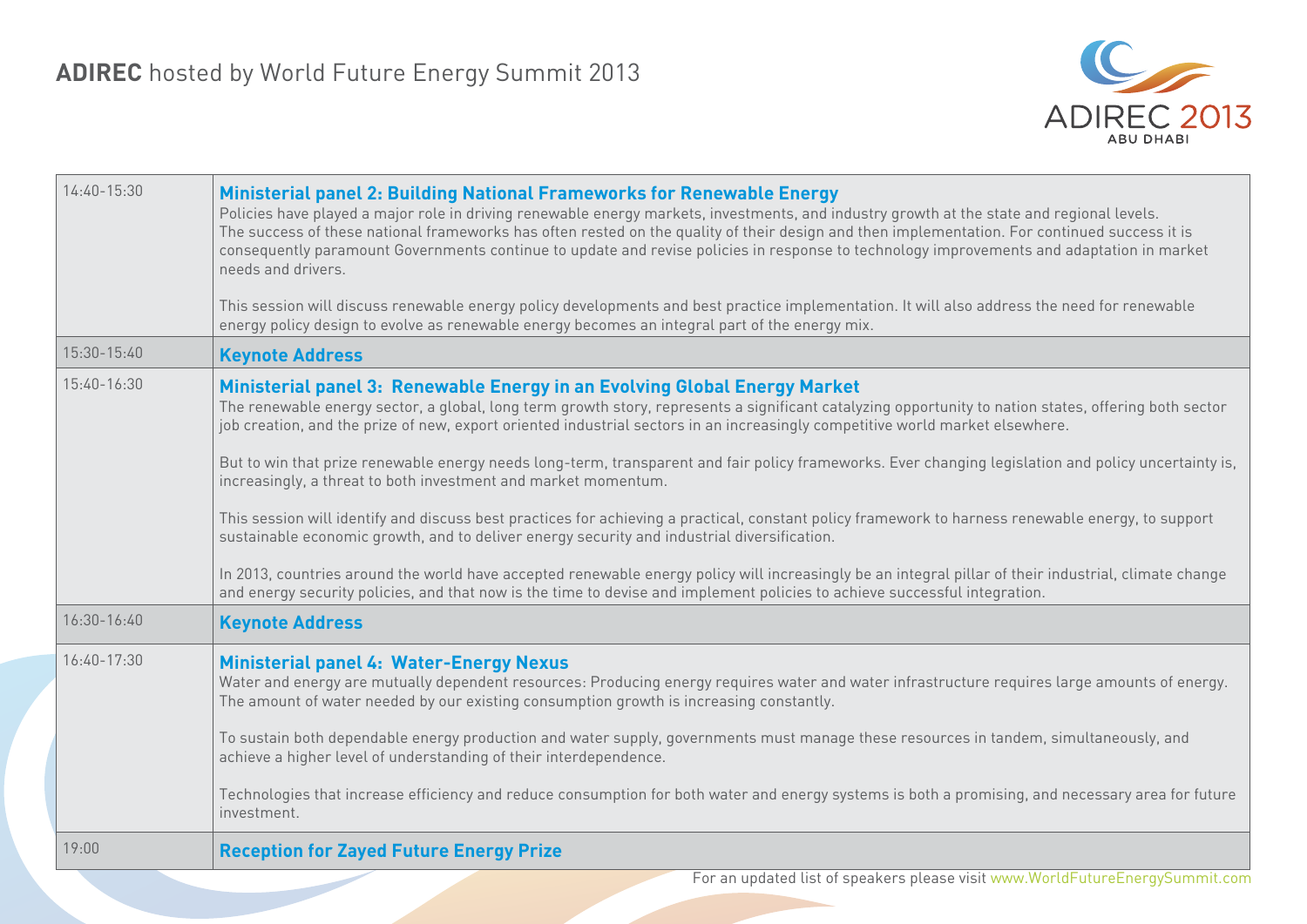#### For an updated list of speakers please visit www.WorldFutureEnergySummit.com 9.00 – 9.30 **Opening and Welcome to ADIREC hosted by WFES Conference Chair: Christine Lins, Executive Secretary, REN21, France** H.E. Dr Sultan Ahmed Al Jaber, Assistant Minister of Foreign Affairs and Special Envoy for Energy and Climate Change, and CEO, Masdar, UAE Mohamed El-Ashry, Chairman of REN21 and Senior Fellow, UN Foundation, USA HE Raşit Öwezgeldiýewiç Meredow, Deputy Prime Minister, Turkmenistan Dr. Farooq Abdullah, Minister of New and Renewable Energy, India H.E. Liu Qi, Vice-Minister National Energy Administration, China 9.30 – 10.30 **Renewable Energy Outlook – What is in the Cards?**  The opening session will set the stage for subsequent conference discussions by providing high-level perspectives on the global renewable energy outlook in view of existing economic instability and the range of credible possibilities for renewable energy in the long-term. Includes opening interview with Fatih Birol, International Energy Agency and Eric Martinot, REN21. **Moderator: Nart Bouran, Head of Sky Arabia, Sky News Arabia, UAE** Speakers: • Fatih Birol, Chief Economist and Director Global Energy Economics Directorate, International Energy Agency, France The Changing Energy Landscape- Implications for the Renewable Energy Industry (9:30 - 10:00) • Eric Martinot, Report Author REN21 Renewables Global Futures Report, Japan The Future of Renewable Energy - Contemporary Thinking on Credible Options (10:00 - 10:30) 10:30-10:40 **Keynote Address: Renewable Energy in Times of Economic Turmoil: The Role of International and Domestic Policies** H.E. Christiana Figueres, Executive Secretary, United Nations Framework Convention on Climate Change (UNFCCC), Germany 10:40–10:50 **Keynote Address: Renewable Energy in Times of Economic Turmoil: The Role of International and Domestic Policies** Steve Howard, Chief Sustainability Officer IKEA Group, Sweden 10:40-11:00 **Question and Answer Session** 11:00-11:15 **Coffee Break KEY QUESTIONS / ISSUES TO BE ADDRESSED** • The effect of global economic instability on energy policy • Energy system transformation and integration: New actors and structures on the energy market • What new financing mechanisms are being put in place to support renewable energy projects during the global economic crisis? • How do policy frameworks impact on your investment patterns? • How do development banks respond to policy decisions in the market? • What are new and innovative financing instruments for renewable energy projects? • How is the industry responding to global economic instability? • What are the key challenges facing the sector over the coming year?

# Wednesday January 16, 2013

On Day 2, some of the most renowned economists, financers and industry experts will give deeper insights on how to scale up renewable energy through coordinated public and private sector actions.



**ADIREC** hosted by World Future Energy Summit 2013 **Day 2: Unlocking Potential: Scaling Up of Renewable Energy through Coordinated Public and Private Sector Actions**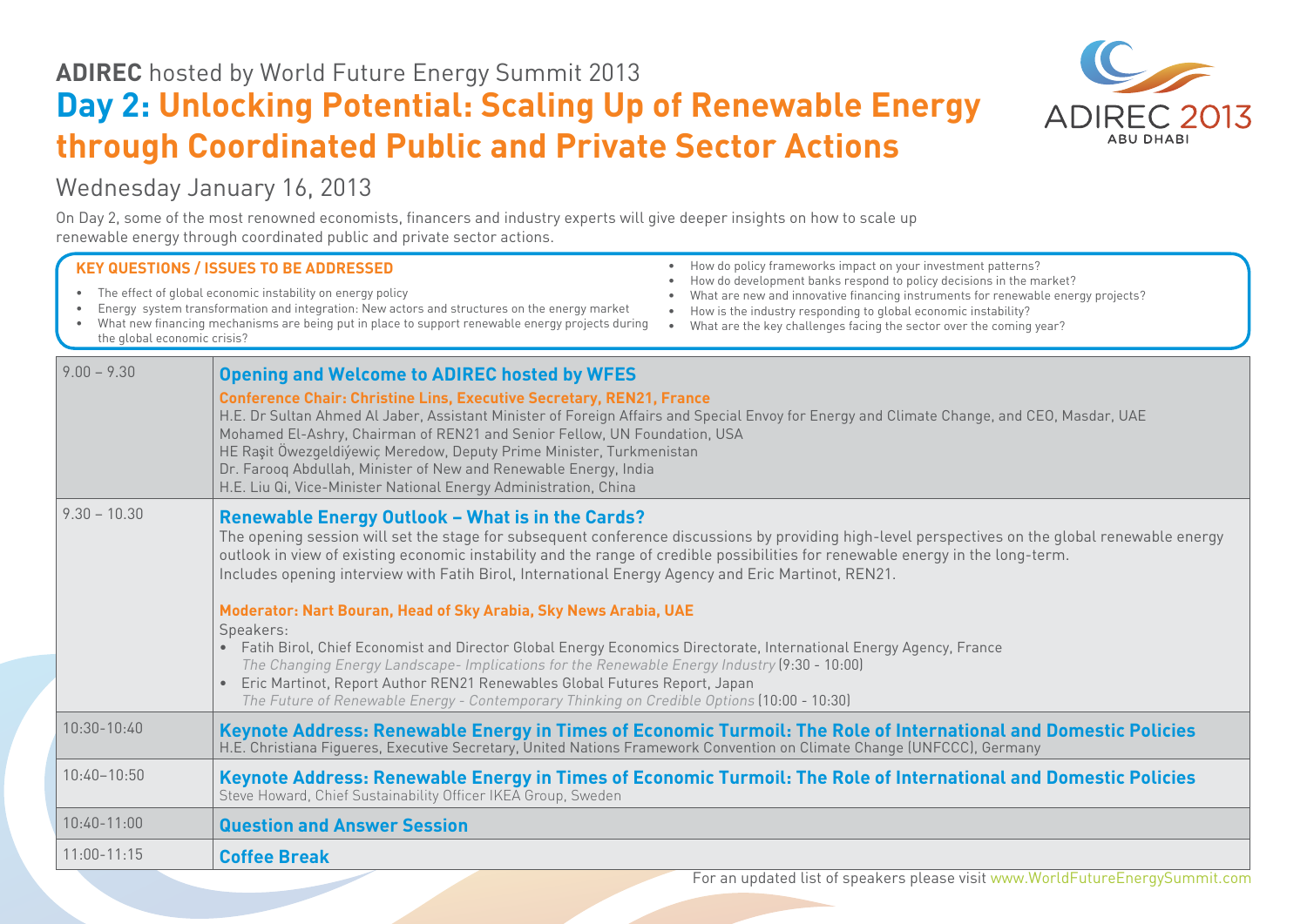

|                 | <b>Plenary Sessions: Renewable Energy Financing - Growth Amidst Economic Turmoil</b>                                                                                                                                                                                                                                                                                                                                                                                                                                                                                                          |
|-----------------|-----------------------------------------------------------------------------------------------------------------------------------------------------------------------------------------------------------------------------------------------------------------------------------------------------------------------------------------------------------------------------------------------------------------------------------------------------------------------------------------------------------------------------------------------------------------------------------------------|
| $11:15 - 11:45$ | <b>Private Sector Finance</b><br>Current financing models and sources such as private equity, bank lending and utility balance sheet finance are reaching their limit. New structures<br>and models including pension funds and institutional investments are gaining ground                                                                                                                                                                                                                                                                                                                  |
|                 | This session will hear from new market players on innovative finance mechanisms and how the renewable energy sector can unlock these funds to<br>scale up investments. It will also explore the role of smaller scale investments and their associated financial structures.                                                                                                                                                                                                                                                                                                                  |
|                 | Moderator: Dana Younger, Chief Renewable Energy Specialist, International Finance Corporation, USA<br>Speakers:<br>· Vivek Mehra, Managing Director, Aloe Private Equity, India<br>• Craig O'Connor, Director of the Office of Renewable Energy & Environmental Exports, Export-Import Bank of the USA, USA<br>Torben Möger Pedersen, CEO, PensionDanmark, Denmark<br>Jonathan Plowe, Managing Director, New Energy & Infrastructure Solutions, Bank of America Merrill Lynch, USA                                                                                                            |
| $11:45 - 12:15$ | <b>Public Sector Finance</b><br>The role of multi-lateral and national development banks in filling the gap in private sector investment in the wake of the economic crisis and slowed<br>commercial lending will be discussed in this session, with the banks weighing in on how they foresee opportunities in the global market over the<br>coming year.                                                                                                                                                                                                                                    |
|                 | Moderator: Frank Wouters, Deputy Director-General, International Renewable Energy Agency (IRENA)<br>Speakers:<br>· Arnaldo Vieira de Carvalho, Sustainable Energy Lead Specialist, Inter-American Development Bank, USA<br>Seethapathy Chander, Director General, Regional and Sustainable Development Department, Asian Development Bank, The Philippines<br>Philippe de Fontaine Vive, Vice President, Innovation, European Investment Bank, Luxembourg<br>• Manfred Konukiewitz, Deputy Director General, Global and Sectoral Policies, Federal Ministry for Economic Cooperation, Germany |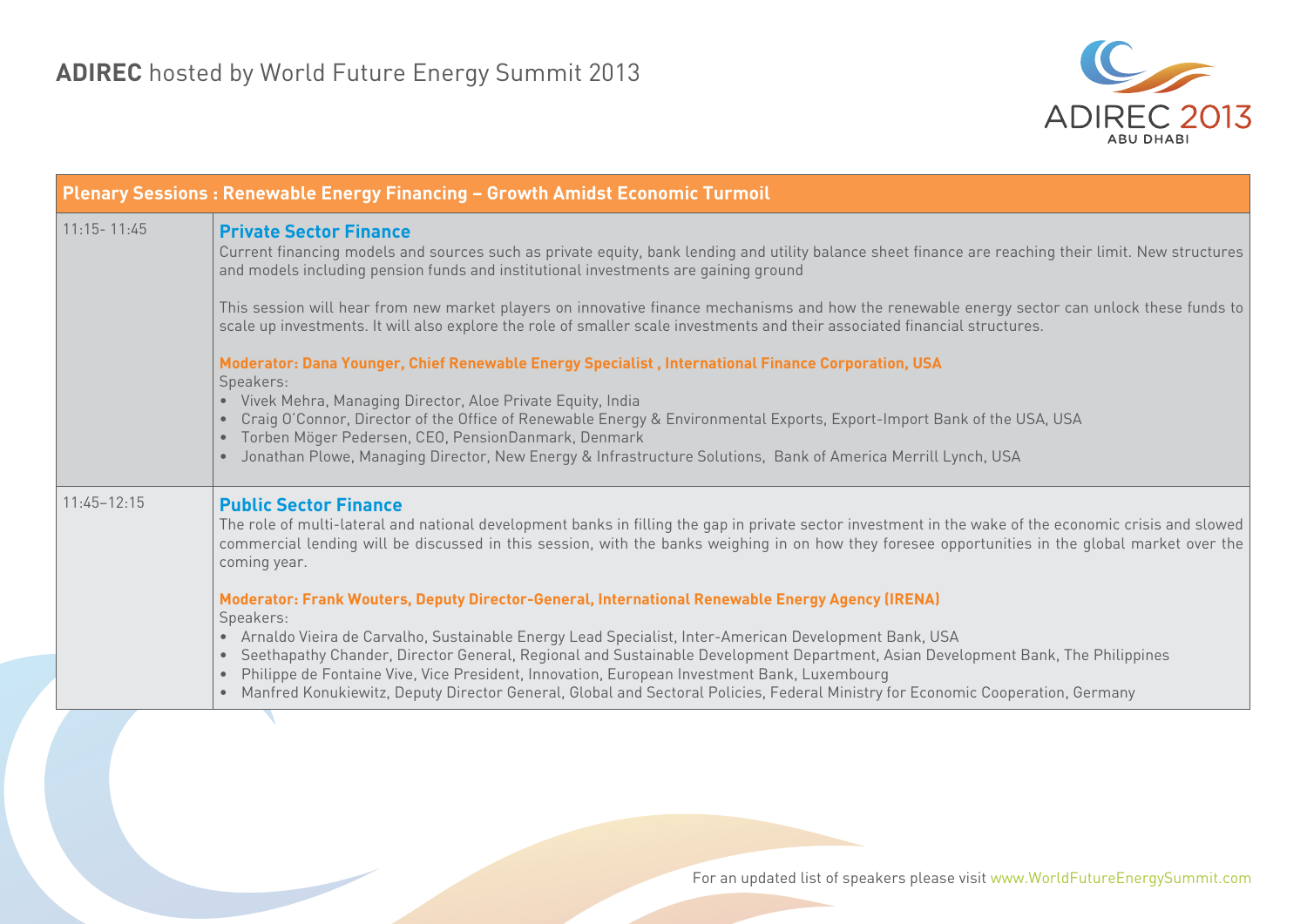

| <b>Plenary Sessions: The View from Industry</b> |                                                                                                                                                                                                                                                                                                                                                                                                                                                                                                                                                                                                                                                                                                                                                                                                                                                |  |
|-------------------------------------------------|------------------------------------------------------------------------------------------------------------------------------------------------------------------------------------------------------------------------------------------------------------------------------------------------------------------------------------------------------------------------------------------------------------------------------------------------------------------------------------------------------------------------------------------------------------------------------------------------------------------------------------------------------------------------------------------------------------------------------------------------------------------------------------------------------------------------------------------------|--|
| $12:15 - 12:45$                                 | <b>CEOs of Renewable Energy Companies</b><br>The decline in costs in deploying renewable energy is fostering the investment boom and creating new business opportunities. At the same time,<br>the steep decline in renewable energy costs is also increasing competition in the sector; some players are leaving the game and new players are<br>emerging, including global competitors from emerging economies.<br>Moderator: Paolo Frankl, Head of Unit, International Energy Agency, France<br>Speakers:<br>• Roy Adair, CEO of Hydro Tasmania, Australia<br>• Bader Al-Lamki, Director Clean Energy, Masdar, UAE<br>· Santiago Seage, CEO, Abengoa Solar, Spain                                                                                                                                                                           |  |
| $12:45 - 13:15$                                 | <b>CEOs of Utilities</b><br>At the same time, the rapidly growing share of renewable energy in many markets around the world is putting the business models and revenue<br>streams of many existing utilities and energy companies under stress. Some utilities and manufacturers are re-evaluating their strategies and<br>finding new ways to create value. This session will explore how the different industry players are responding to these changing dynamics in the<br>renewable energy sector.<br>Moderator: Henning Gloystein, Power and Gas Editor, Thomson Reuters, UK<br>Speakers:<br>. H.E Abdulla Saif Al Nuaimi, Director General, Abu Dhabi Water and Electricity Authority (ADWEA), UAE<br>Francesco Starace, CEO, ENEL Green Power, Italy<br>Arthouros Zervos, Chairman and CEO, Public Power Corporation of Greece, Greece |  |
| $13:15 - 13:30$                                 | <b>Audience Participation</b>                                                                                                                                                                                                                                                                                                                                                                                                                                                                                                                                                                                                                                                                                                                                                                                                                  |  |
| $13:30 - 15:00$                                 |                                                                                                                                                                                                                                                                                                                                                                                                                                                                                                                                                                                                                                                                                                                                                                                                                                                |  |
|                                                 | <b>Lunch Break and Exhibition Viewing</b>                                                                                                                                                                                                                                                                                                                                                                                                                                                                                                                                                                                                                                                                                                                                                                                                      |  |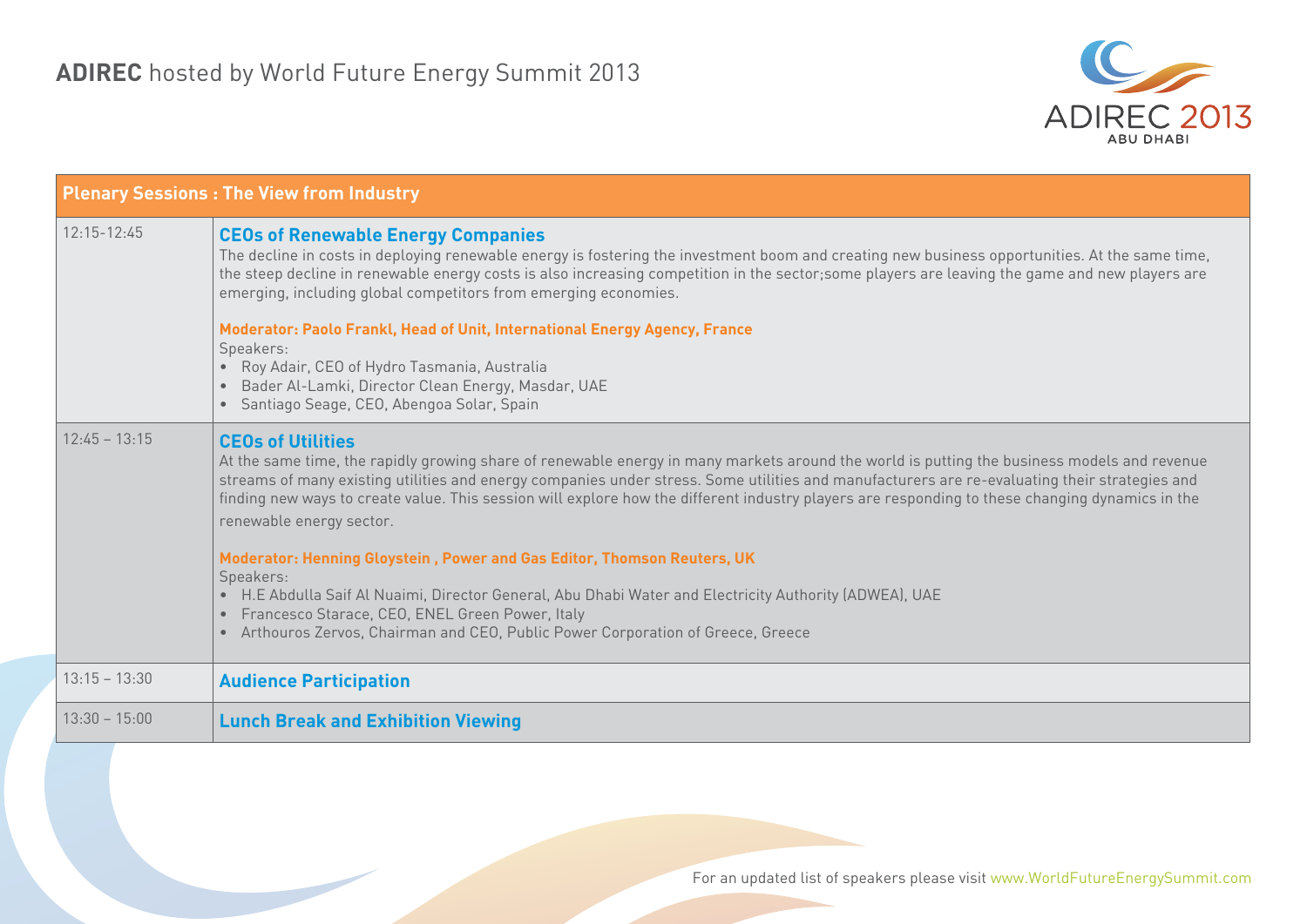

| <b>Parallel Sessions</b> |                                                                                                                                                                                                                                                                                                                                                                                                                                                                                                                                                                                                                                                                                                                                                                                                                                                                                                                                                                                                                                                                                                                                                                                                                                                                              |  |
|--------------------------|------------------------------------------------------------------------------------------------------------------------------------------------------------------------------------------------------------------------------------------------------------------------------------------------------------------------------------------------------------------------------------------------------------------------------------------------------------------------------------------------------------------------------------------------------------------------------------------------------------------------------------------------------------------------------------------------------------------------------------------------------------------------------------------------------------------------------------------------------------------------------------------------------------------------------------------------------------------------------------------------------------------------------------------------------------------------------------------------------------------------------------------------------------------------------------------------------------------------------------------------------------------------------|--|
| $15:00 - 16:00$          | Session A1: Energy Efficiency - The Second Pillar of Sustainable Energy<br>Efficiency and renewables are the twin pillars of sustainable energy future. The two have a special synergy wherein the more efficiency energy<br>services are delivered, the faster renewables can become a significant contributor to primary energy; and the more energy from renewables the less<br>primary energy required to provide those same energy services. Countries are slowly beginning to wake up to the importance of this synergy and link<br>the two through targets and policies.<br>This session will explore the challenges of adopting energy efficiency measures and discuss how new policy innovations can help to promote them.<br>Moderator: Kornelius Blok, Director of Science, Ecofys, The Netherlands                                                                                                                                                                                                                                                                                                                                                                                                                                                               |  |
|                          | Speakers:<br>• Jacob Fontijine COO, DNV KEMA Benelux, Middle East & Africa<br>• Carole Le Gall, Director General Centre Scientifique et Technique du B timent3(CSTB) (Scientific and Technical Research Center for the Built<br><b>Environment and Construction, France</b><br>Yamina Saheb, Head of the Sustainable Buildings Centre, IEA, France<br>$\bullet$<br>Harry Verhaar, Head of Global Public & Government Affairs, Philips Lighting, The Netherlands<br>Bashar Zeitoon, Program Director, Arab Forum for Environment and Development (AFED), Lebanon                                                                                                                                                                                                                                                                                                                                                                                                                                                                                                                                                                                                                                                                                                              |  |
| $16:00 - 16:30$          | <b>Networking Refreshments</b>                                                                                                                                                                                                                                                                                                                                                                                                                                                                                                                                                                                                                                                                                                                                                                                                                                                                                                                                                                                                                                                                                                                                                                                                                                               |  |
| $16:30 - 17:30$          | Session A2: Integration of Renewables - The Role of Power Grids & ICT<br>The intake of more and more renewable energy in the electric system has spurred the use of a more intelligent, responsive and efficient system<br>characterized by smart grids, which includes the extensive use of information and communication technologies (ICT). Across Europe and in US,<br>smart grids are being developed with much success and the same step is being undertaken by emerging countries.<br>ICT is seen to play a distinct role in the process of greening the current infrastructure - building, grids and transport - by ensuring reliability as<br>increasing amounts of variable renewable energy from decentralized sources are incorporated in the energy system (e.g. excess power) while<br>encouraging behavioural change among citizens (demand side management).<br>This session will provide an overview of smart grids developments and their future contribution to the greater intake of renewable energy. This, will<br>include the role of ICT in enabling electric vehicles to grid as well as home applications, energy storage, tailored energy services for citizens and<br>greater flexibility, efficiency and transparency in the distribution grid. |  |
|                          | Moderator: Philippe David, Head of Energy, Utilities, Chemicals, Cap Gemini, France<br>Speakers:<br>• Sjaak Antheunisse, Market Leader, ME Energy Markets, Alcatel Lucent, The Netherlands<br>Jeung-Soo Huh, President & CEO, Korea Energy Management Corporation (KEMCO), Republic of Korea<br>$\bullet$<br>Kaisa Kosonen, Climate Policy Advisor, Greenpeace, Finland<br>$\bullet$<br>Hiroshi Ogawa, General Manager, Strategic Business Development, Mitsubishi Heavy Industries, Japan<br>Olivier Orsini, Senior Executive Vice President, EDF Group, France<br>$\bullet$                                                                                                                                                                                                                                                                                                                                                                                                                                                                                                                                                                                                                                                                                                |  |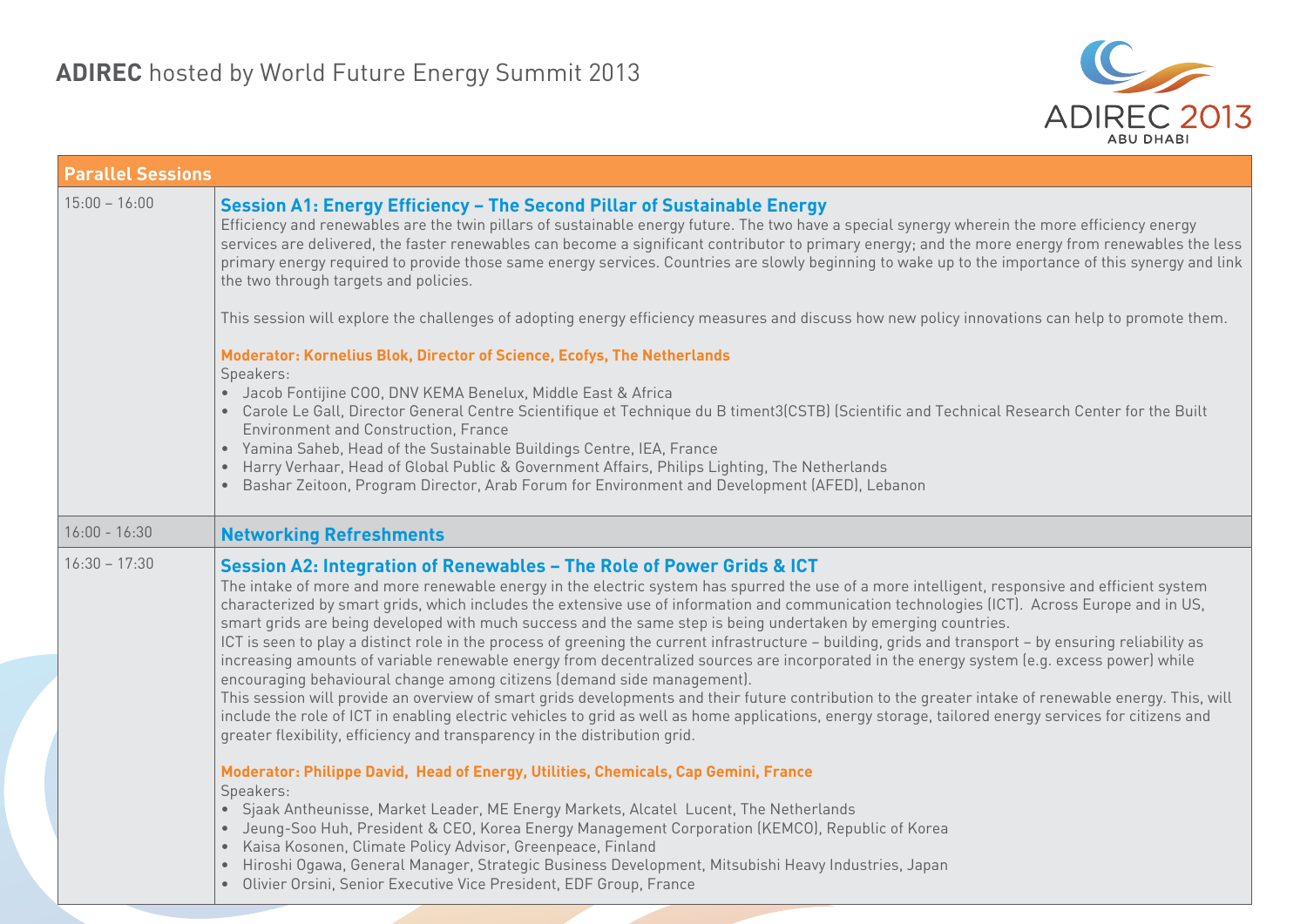

| $15:00 - 16:00$ | <b>Session B1: MENA, A Rising Star in Renewable Energy Investment</b><br>The MENA region offers high potential for Renewable Energy and could supply up to 45% of the world's renewable energy potential. Helped by very<br>favourable climatic conditions and geography, the region is likely to remain one of the major global producers of renewable energy, even after the<br>predicted demise of oil. With its strong demographic growth, rapid urbanization and expanding economy, the MENA is experiencing a strong growth in<br>demand for energy and electricity. This growth will become even more pronounced over the years to come. The use of renewable energy could meet this<br>growing demand and limit the dependence of those countries in the region on fossil fuels, the diversification in the economies of oil and gas producing<br>countries, and the reduced dependence on external sources for the countries importing these fuels. It also presents an opportunity for the region to<br>achieve a globally-important position in the renewable energy market which is likely to become the cornerstone of the low-carbon green economy of the<br>future. |
|-----------------|------------------------------------------------------------------------------------------------------------------------------------------------------------------------------------------------------------------------------------------------------------------------------------------------------------------------------------------------------------------------------------------------------------------------------------------------------------------------------------------------------------------------------------------------------------------------------------------------------------------------------------------------------------------------------------------------------------------------------------------------------------------------------------------------------------------------------------------------------------------------------------------------------------------------------------------------------------------------------------------------------------------------------------------------------------------------------------------------------------------------------------------------------------------------------------|
|                 | Moderator: Emanuela Menichetti, Director Renewable Energy, Observatoire Méditerranéen de l'Energie (OME)<br>Speakers:<br>• Yousif Al Ali, Shams Director, Shams, UAE<br>• Tareq Emtairah, Executive Director, Regional Centre for Renewable Energies and Energy Efficiency (RCREEE), Egypt<br>· Marc Févre, Partner, Baker & McKenzie LLP, UK<br>• Stefan Singer, Director, Global Energy Policy, WWF International, Belgium<br>. Nejib Zaafrani Senior Executive Energy Advisor and Adjunct Professor, Masdar Institute, UAE                                                                                                                                                                                                                                                                                                                                                                                                                                                                                                                                                                                                                                                      |
| $16:00 - 16:30$ |                                                                                                                                                                                                                                                                                                                                                                                                                                                                                                                                                                                                                                                                                                                                                                                                                                                                                                                                                                                                                                                                                                                                                                                    |
|                 | <b>Networking Refreshments</b>                                                                                                                                                                                                                                                                                                                                                                                                                                                                                                                                                                                                                                                                                                                                                                                                                                                                                                                                                                                                                                                                                                                                                     |
| $16:30 - 17:30$ | <b>Session B2: Powering Ahead, Leadership in Renewable Energy</b><br>Leadership in renewable energy markets and manufacturing is shifting to developing countries, largely concentrated in the BRICs as the fastest growing<br>and largest emerging market economies. Home to over a quarter of global non-hydro renewable electric capacity, BRIC countries have emerged as<br>potent global competitors and are playing a crucial role in the changing renewable energy market dynamics, as was seen most dramatically in the<br>rapidly falling costs of PV and wind 2011 and the ripples it sent through the industry. Europe and North America, however, have pioneered renewable<br>energy technology developments as well as policy design and continue to play a leading role. In addition, strong growth in demand for energy in the<br>GCC region is stimulating interest in adoption of cutting edge renewable energy technologies. This session will look at key success factors of renewable<br>energy leaders and explore key technology trends as well as the future of renewable energy growth globally.                                                           |
|                 | Moderator: Ben Warren, Energy & Environmental Infrastructure Leader, Ernst & Young, UK                                                                                                                                                                                                                                                                                                                                                                                                                                                                                                                                                                                                                                                                                                                                                                                                                                                                                                                                                                                                                                                                                             |
|                 | Speakers:<br>• Abdullah Awadh Al Gahtani, Consultant – Strategy Team King Abdullah City for Atomic and Renewable Energy (K.A.CARE), Saudi Arabia<br>• Michael Eckhart, Managing Director, Global Head of Environmental Finance Citigroup, USA<br>• Li Junfeng, Director General of Climate Change Center under National Development and Reform Commission (NDRC), Secretary General, China<br>Renewable Energy Industry Association (CREIA), China<br>· Vinud Kala, Founder, Emerging Ventures, India<br>· Rainer Hinrichs-Rahlwes, President, European Renewable Energy Council (EREC), Belgium                                                                                                                                                                                                                                                                                                                                                                                                                                                                                                                                                                                   |
|                 | For an updated list of speakers please visit www.WorldFutureEnergySummit.com                                                                                                                                                                                                                                                                                                                                                                                                                                                                                                                                                                                                                                                                                                                                                                                                                                                                                                                                                                                                                                                                                                       |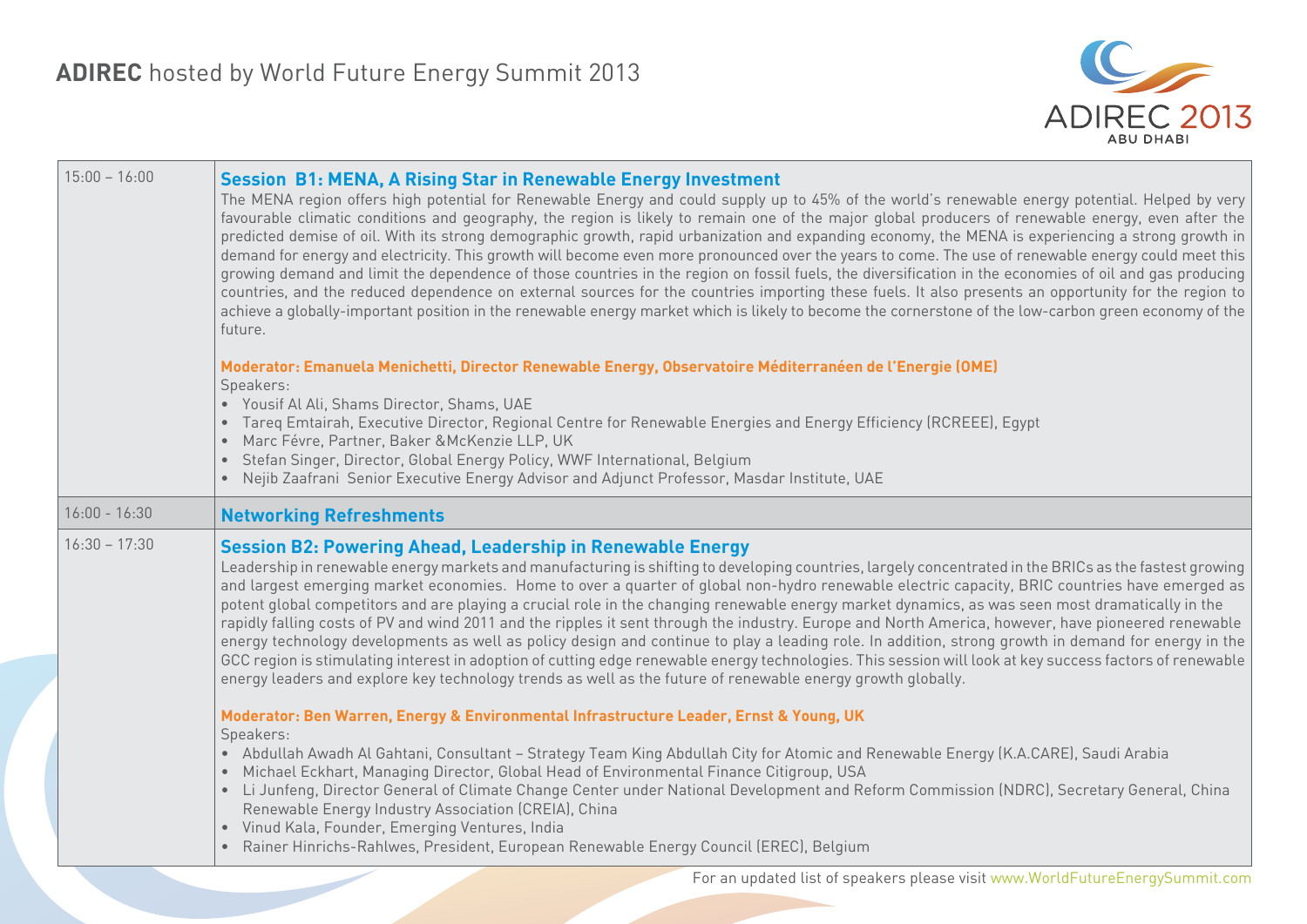

| $15:00 - 16:00$ | <b>Session C1: Regulatory Policies - Fiscal Incentives and Evolving Regulatory Approaches</b><br>Renewable energy targets and support policies continue to be a driving force behind increasing renewable energy market deployment. This session<br>will shed a light on the instruments that work best to ensure rapid renewable energy growth and recently evolving regulatory approaches such as<br>auction-based mechanisms.<br>Moderator: Hans-Jorgen Koch, Deputy Permanent Secretary, The Energy Agency, Ministry of Climate, Energy and Building of Denmark<br>Speakers:<br>. Nick Carter, Director General: Regulation and Supervision Bureau, Abu Dhabi, UAE<br>Tarun Kapoor, Joint Secretary, Ministry of New and Renewable Energy Sources of India, India<br>$\bullet$<br>Dennis McGinn, President, American Council on Renewable Energy (ACORE), USA<br>$\bullet$<br>Karsten Sach, Deputy Director-General for International Cooperation in the Federal Ministry for Environment, Nature Conservation and Nuclear<br>Safety of Germany, Germany<br>Gauri Singh, Director of Knowledge Management and Technology Cooperation, International Renewable Energy Agency (IRENA)                                                                                                                                                                                                                                                                                                                                                                                                                                                   |
|-----------------|-------------------------------------------------------------------------------------------------------------------------------------------------------------------------------------------------------------------------------------------------------------------------------------------------------------------------------------------------------------------------------------------------------------------------------------------------------------------------------------------------------------------------------------------------------------------------------------------------------------------------------------------------------------------------------------------------------------------------------------------------------------------------------------------------------------------------------------------------------------------------------------------------------------------------------------------------------------------------------------------------------------------------------------------------------------------------------------------------------------------------------------------------------------------------------------------------------------------------------------------------------------------------------------------------------------------------------------------------------------------------------------------------------------------------------------------------------------------------------------------------------------------------------------------------------------------------------------------------------------------------------------------|
| $16:00 - 16:30$ | <b>Networking Refreshments</b>                                                                                                                                                                                                                                                                                                                                                                                                                                                                                                                                                                                                                                                                                                                                                                                                                                                                                                                                                                                                                                                                                                                                                                                                                                                                                                                                                                                                                                                                                                                                                                                                            |
| $16:30 - 17:30$ | <b>Session C2: Cities and Community Power</b><br>In order to cope with pressures of climate change, resource scarcity and the rising costs of energy, cities around the world have in varying degrees<br>committed to a transition to renewable energy and a low carbon paradigm. Increasingly, cities are employing initiatives that integrate distributed<br>renewable energy systems across all sectors, such as zero energy buildings, efficient district heating and cooling systems that use renewable energy<br>(biomass or waste), and renewable driven electric transport systems.<br>In this session, local government representatives will discuss about renewable energy focused innovations on buildings, electricity generation and the<br>transport sector, including the smart city paradigm, the role of ICT, standards and building codes, and enabling policy measures that are shaping the<br>energy transformation of their cities<br>Moderator: Dr Benjamin Sovacool, Visiting Associate Professor and Senior Researcher for Energy Security and Justice, Vermont Law School, USA<br>Speakers:<br>• Michael Geissler, CEO Berlin Energy Agency, Member of C40, Germany<br>Jonathan Kendall, Director Urban Design, Fletcher Priest, UK<br>$\bullet$<br>Hugo Lucas, Director of Policy Advisory Services and Capacity Building, International Renewable Energy Agency (IRENA)<br>$\bullet$<br>Domingos Pires, Former Deputy Secretary for Urban Development and Coordinator of USP Cities Research Centre, Sao Paulo, Brazil<br>$\bullet$<br>Christopher Sorenson, Strategic Partnerships, New Ventures, Masdar, UAE |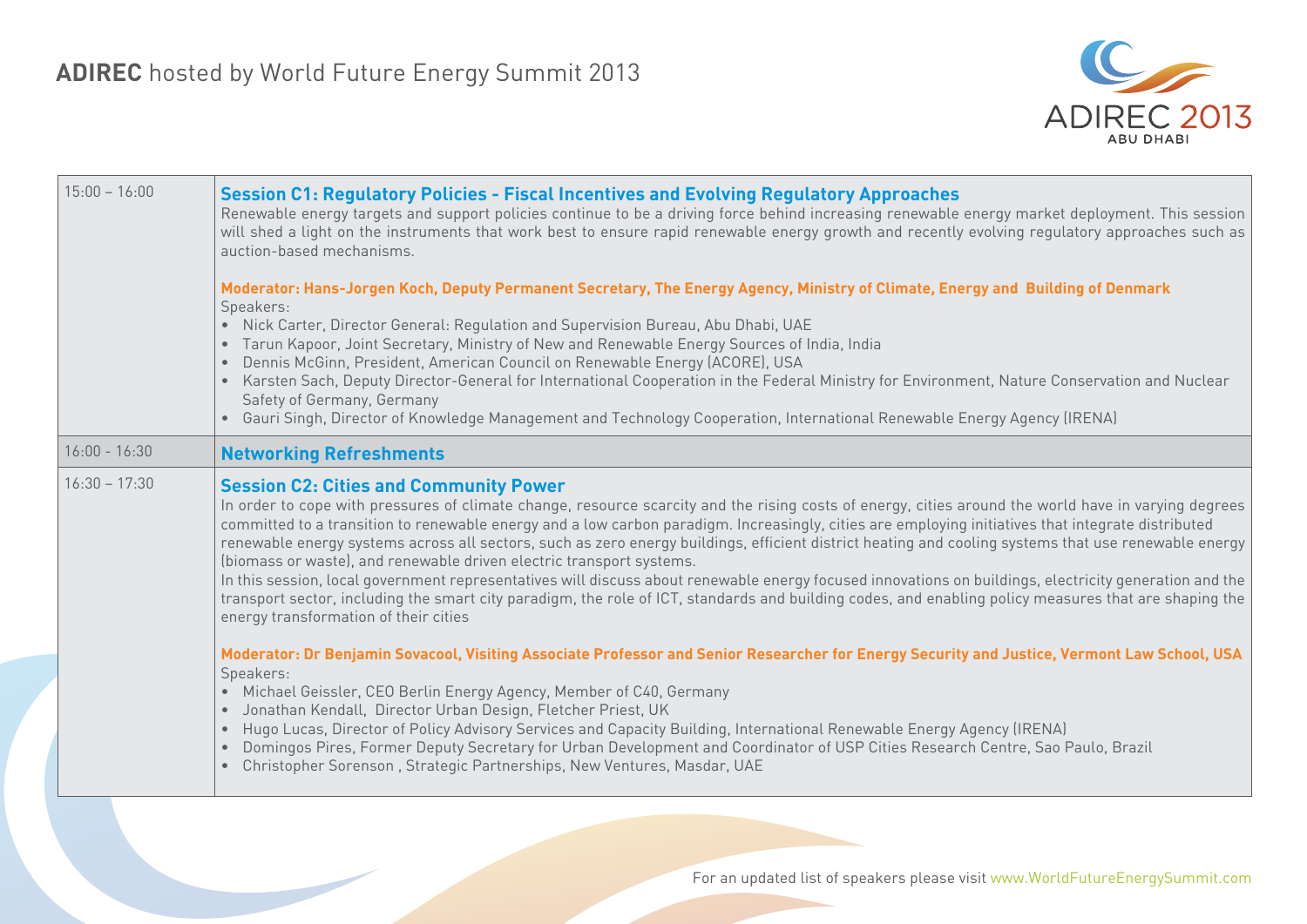

| $15:00 - 16:00$ | <b>Session D1: Rural Renewable Energy</b><br>Modern renewable energy plays an important role in providing energy services to the billions of people who depend on traditional sources of energy.<br>Access to modern renewable energy not only counters the health and environmental hazards associated with current energy sources, but can also<br>increase the quality and efficiency of providing basic necessities like lighting, communications, heating, and cooling. In addition, modern renewable<br>technologies, such as wind turbines, provide additional services using motor power, such as water pumping, which can improve quality of life and<br>promote economic growth. |
|-----------------|--------------------------------------------------------------------------------------------------------------------------------------------------------------------------------------------------------------------------------------------------------------------------------------------------------------------------------------------------------------------------------------------------------------------------------------------------------------------------------------------------------------------------------------------------------------------------------------------------------------------------------------------------------------------------------------------|
|                 | Significant technological innovation and cost reductions, along with improved business and financing models, are increasingly creating clean and<br>affordable energy solutions for people and communities in developing countries, providing them with sustainable rural electrification, heating, and<br>cooking solutions.                                                                                                                                                                                                                                                                                                                                                              |
|                 | Moderator: Richenda Van Leeuwen, Executive Director Energy and Climate, Energy Access Initiative, United Nations Foundation, USA<br>Speakers:<br>Daniel Bouille, President, Fondacion Barliloche, Argentina<br>Ernesto Macias, President, Alliance for Rural Electrification (ARE), Belgium<br>Pradeep Monga, Director of Energy Branch, UNIDO, Austria<br>$\bullet$<br>• Arne Schweinfurth, Advisor, German International Cooperation (GIZ)/ASEAN Centre for Energy<br>Jean-Marc Otero del Val, Deputy Senior VP Renewable Energy, Total, France<br>$\bullet$                                                                                                                             |
| $16:00 - 16:30$ | <b>Networking Refreshments</b>                                                                                                                                                                                                                                                                                                                                                                                                                                                                                                                                                                                                                                                             |
| 16:30-17:30     | <b>Session D2: Energy in Transformation</b><br>With the share of renewable energy rapidly growing, existing energy companies and utilities are confronted with the need to innovate and adapt<br>their current decision models and strategies to a changing business environment. This session will explore the role of existing energy companies in<br>boosting the intake of renewable energy and discuss how the energy transformation is changing the way that existing energy companies are conducting<br>business.                                                                                                                                                                   |
|                 | Moderator: Robert Bradley, Senior Advisor Climate Change Directorate of Energy & Climate Change, UAE<br>Speakers:<br>• Aldo Flores-Quiroga, Secretary General, International Energy Forum, Saudi Arabia<br>Robert Kleiburg, Director, ECN, The Netherlands<br>$\bullet$                                                                                                                                                                                                                                                                                                                                                                                                                    |
|                 | · Saif Al Sayari, Executive Officer - Head of Energy Solutions, Abu Dhabi National Energy Company, UAE<br>Henri Winand, CEO Intelligent Energy, UK Saudi Arabia                                                                                                                                                                                                                                                                                                                                                                                                                                                                                                                            |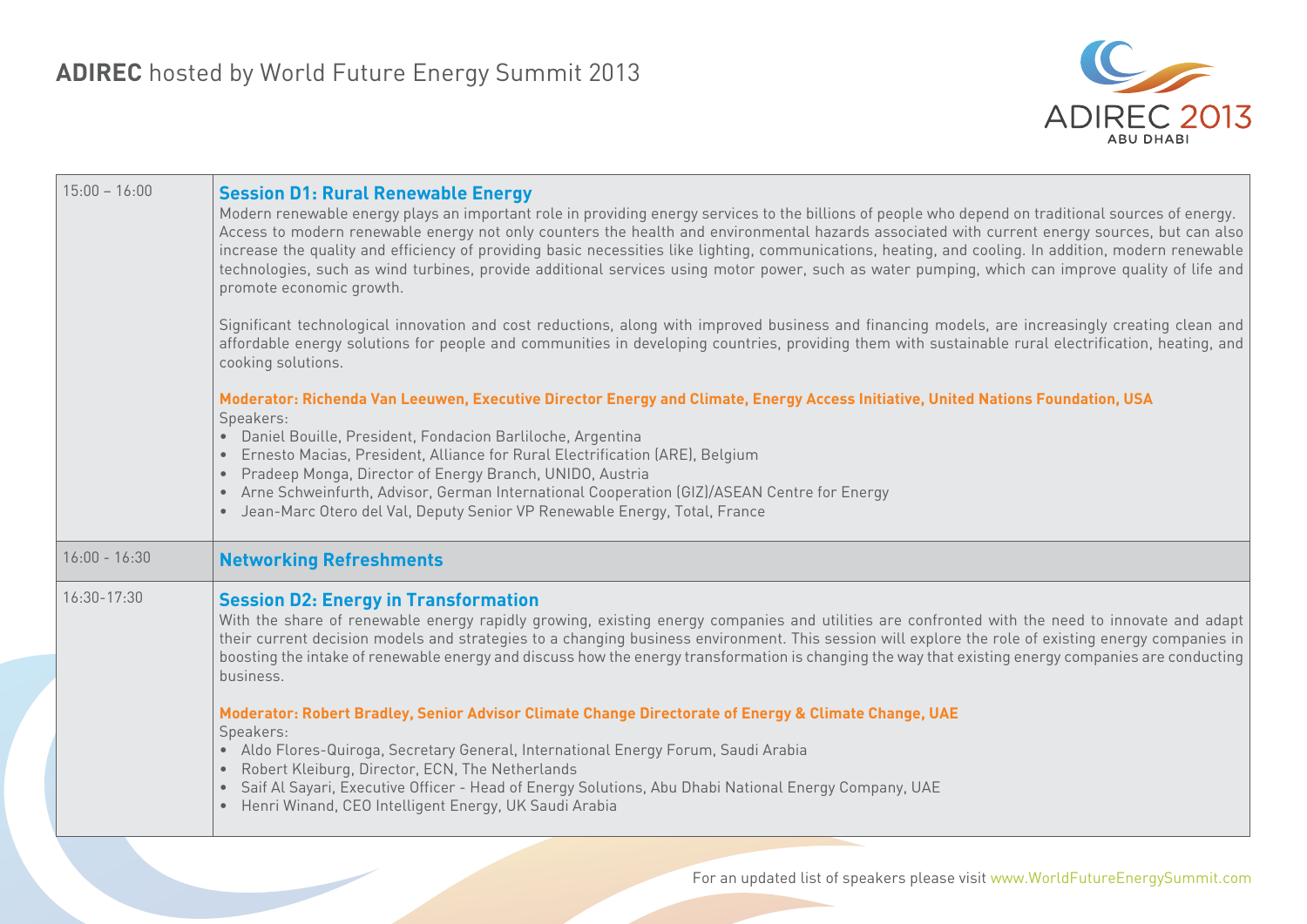# **Day 3: The Future Energy Innovation Forum**

## Thursday January 17, 2013

Must-see session offering you access to insight about the future of energy innovation technologies

#### **KEY QUESTIONS / ISSUES TO BE ADDRESSED**

- • What's over the horizon for Renewable energy?
- • How to combine the different renewables and which storage etc technologies will be required?
- • What role will new players and emerging countries play as markets and as technology suppliers (e.g. China, Brazil, India)?
- • Future demand of energy and its implications on water consumption.
- • Which energy technologies are best from a water perspectives.

| $9.00 - 9.30$   | <b>Keynote Lecture</b><br>Dan Arvizu, Director, Director, National Renewable Energy Laboratory, USA                                                                                                                                                                                                                                                                                                                                                                                                                                                                                                                              |
|-----------------|----------------------------------------------------------------------------------------------------------------------------------------------------------------------------------------------------------------------------------------------------------------------------------------------------------------------------------------------------------------------------------------------------------------------------------------------------------------------------------------------------------------------------------------------------------------------------------------------------------------------------------|
| $9.30 - 10.30$  | <b>How Technology and Innovation Will Shape the Future</b><br>Innovation on all fronts is necessary to meet the economic, environmental and energy security challenges of the 21st century. Our distinguished panel<br>of policymakers, entrepreneurs, investors, and engineers will discuss the innovations in technology, policy and legal frameworks, financial instruments<br>and mindsets required to support future clean energy development and deployment for decades to come.                                                                                                                                           |
|                 | Moderator: James Cameron, Founder and Chairman, Climate Change Capital, UK<br>Speakers:<br>Nawal Al Hosany, Director Sustainability and Director Zayed Future Energy Prize, Masdar, United Arab Emirates<br>$\bullet$<br>Morgan Bazilian, Deputy Director, Joint Institute for Strategic Energy Analysis, National Renewable Energy Laboratory, USA<br>Harish Hande, Founder, Selco; Social Entrepreneur, India<br>Martin Hiller, Director General, Renewable Energy and Energy Efficiency Partnership (REEEP), USA<br>$\bullet$<br>Richard Kauffman, Senior Advisor to the Secretary, US Department of Energy, USA<br>$\bullet$ |
| $10:30 - 10:45$ | <b>Coffee Break</b>                                                                                                                                                                                                                                                                                                                                                                                                                                                                                                                                                                                                              |
|                 |                                                                                                                                                                                                                                                                                                                                                                                                                                                                                                                                                                                                                                  |

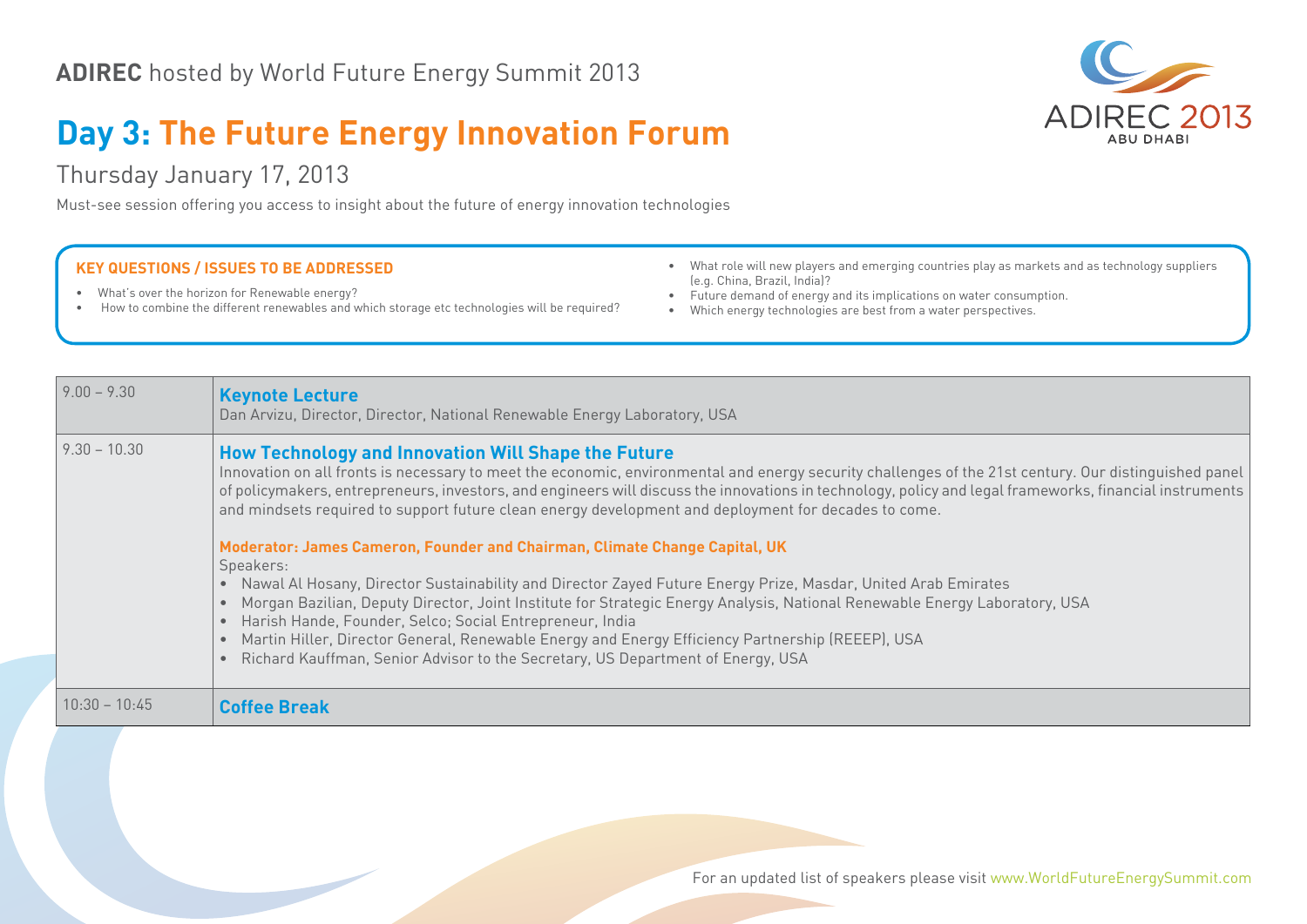

| $11:00 - 12:00$ | <b>What is Driving Innovation in Future Energy Technologies?</b><br>Continued innovation and development in technology is still required to meet the economic, environmental and energy security challenges of the 21st<br>century. Our distinguished panel of scientific experts, innovators and entrepreneurs will discuss the cutting-edge technologies currently making a<br>difference, and the frameworks and funding strategies required to support future energy innovation for decades to come.                                                                                                                                                                                                                                                 |
|-----------------|----------------------------------------------------------------------------------------------------------------------------------------------------------------------------------------------------------------------------------------------------------------------------------------------------------------------------------------------------------------------------------------------------------------------------------------------------------------------------------------------------------------------------------------------------------------------------------------------------------------------------------------------------------------------------------------------------------------------------------------------------------|
|                 | Moderator: Jason Pontin, Editor- in-Chief and Publisher, MIT Technology Review, USA<br>Speakers:<br>• Sven Alkalaj, Under-Secretary-General and Executive Secretary of the United Nations Economic Commission for Europe, Switzerland<br>Dolf Gielen, Director of the Innovation and Technology Center, International Renewable Energy Agency (IRENA)<br>Bjorn Haugland, Group Chief Technology & Sustainability Officer, DNV Group, Norway<br>• Morten Mauritzen, President, ExxonMobil affiliates in Abu Dhabi, UAE<br>Brian Shaad, Co-Founder, Mera Gao Power, New Dehli, India<br>$\bullet$                                                                                                                                                          |
| $12:00 - 13:00$ | <b>Future Perfect?</b><br>This session will examine the role that various renewable energy technologies will play in the future world generation portfolio. Will there be a<br>wider range of technologies, or has the world picked its 'winners' already? The session will also examine the potential 'hubs' of deployment and<br>manufacturing of renewable energy technologies.<br>Moderator: Chris Hartshorn, Director, Lux Research, USA<br>Speakers:<br>• Mark Kenber, CEO, The Climate Group, UK<br>Daniel Kammen, Director, Renewable and Appropriate Energy Laboratory, UC Berkley, USA<br>Eddie O'Connor, CEO Mainstream Renewable Power, Ireland<br>$\bullet$<br>Jerome Pecresse, President Renewable Power, Alstom, Switzerland<br>$\bullet$ |
|                 | Wim Thomas, Chief Energy Advisor, Shell, The Netherlands                                                                                                                                                                                                                                                                                                                                                                                                                                                                                                                                                                                                                                                                                                 |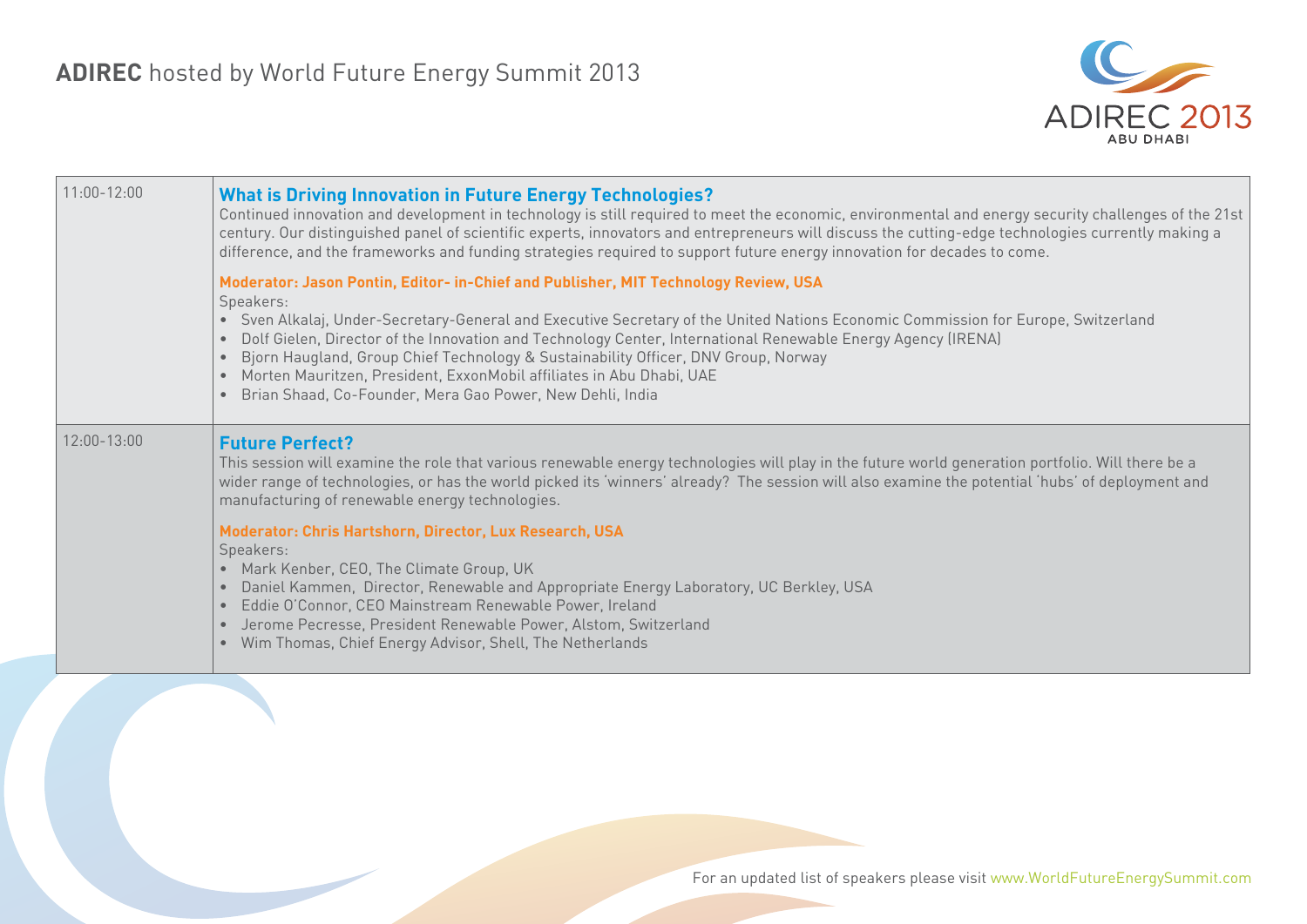

| <b>Parallel Sessions</b> |                                                                                                                                                                                                                                                                                                                                                                                                                                                                                                                                                                                                                                                                                                                                                                                                                                                                                                          |  |
|--------------------------|----------------------------------------------------------------------------------------------------------------------------------------------------------------------------------------------------------------------------------------------------------------------------------------------------------------------------------------------------------------------------------------------------------------------------------------------------------------------------------------------------------------------------------------------------------------------------------------------------------------------------------------------------------------------------------------------------------------------------------------------------------------------------------------------------------------------------------------------------------------------------------------------------------|--|
| 14:30-15:30              | <b>Session A3: Solar Energy - The Technologies</b><br>This panel debates the key challenges in the solar energy sector today and beyond. This will involve discussing the outlooks of the various technologies<br>within solar energy, in particular the cost dynamics between concentrated solar power, crystalline silicon and thin film technologies. More nascent<br>technologies, such as concentrated photovoltaic technologies, will be examined and their future impact will be discussed. This session will also focus<br>on the effects of research and development on the sector and the outcomes of research focused and deployment focused policies.                                                                                                                                                                                                                                        |  |
|                          | Moderator: Dave Renné, President, International Solar Energy Society (ISES), USA<br>Speakers:<br>. Alvin Compaan, Distinguished University Professor of Physics, Emeritus and Chief Technology Officer and Co-Founder, Xunlight 26 University of Toledo, USA<br>Raffi Garabedian, CTO First Solar, USA<br>• Sam Shakir, COO AREVA Solar, USA<br>• Wu Zhenyu, Senior Engineer, Hanergy, China                                                                                                                                                                                                                                                                                                                                                                                                                                                                                                             |  |
| $14.30 - 15.30$          | <b>Session B3: Wind Energy</b><br>With continued pressure on costs and a number of companies downsizing in response to the global economic crisis and the increased competition in<br>manufacturing, spearheaded by China, are there bumpy times ahead for wind manufacturers? Our panel of experts from across the wind energy<br>industry will cover the key issues concerning wind energy in 2013 and beyond.<br>Moderator: Steve Sawyer, Secretary General, Global Wind Energy Council (GWEC), Belgium<br>Speakers:<br>• Morten Albaek, SVP Marketing & Corporate Affairs, Vestas, Denmark<br>• Adam Bruce, Mainstream Renewable Power, Ireland<br>Stefan Gsänger, Secretary General, World Wind Energy Association (WWEA), Germany<br>Ronald Heyselaar, Head of Business and Project Development, Masdar Clean Energy, UAE<br>Zhou Jianging, VP International Business Cooperation, Goldwind, China |  |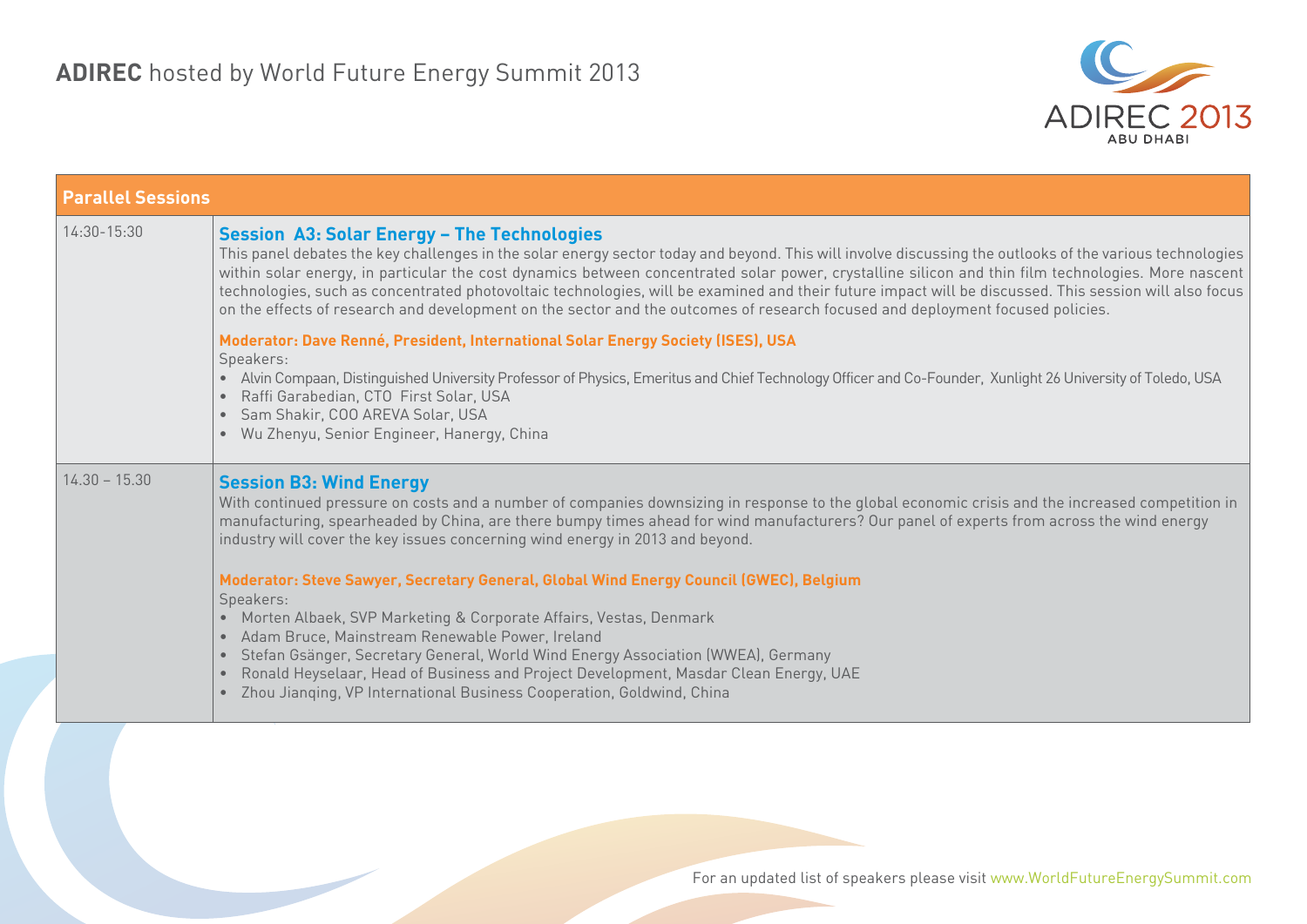

| $14.30 - 15.30$ | <b>Session C3: Geothermal Energy</b><br>This session will present an overview of the global trends and future opportunities that geothermal energy holds. Geothermal applications, projects<br>and future technologies are outlined and best practices explained.<br>The specific characteristics in geothermal project development are described and the role of multi-lateral development banks, private sector investment<br>and governmental stakeholders will also be discussed. Case studies complete the session.                                          |
|-----------------|-------------------------------------------------------------------------------------------------------------------------------------------------------------------------------------------------------------------------------------------------------------------------------------------------------------------------------------------------------------------------------------------------------------------------------------------------------------------------------------------------------------------------------------------------------------------|
|                 | MODERATOR: Roland Horne, President of the International Geothermal Association (IGA) & Professor of Earth Sciences, Woods Institute for the<br><b>Environment, Stamford University, USA</b><br>Speakers:<br>• Surya Darma, Indonesian Director, International Geothermal Association, Indonesia                                                                                                                                                                                                                                                                   |
|                 | . Agnes De Jesus, Senior Vice President of Environmental and External Relations and Compliance Office,<br>Energy Management Company, The Philippines<br>• Albert Genter, Scientific Manager, GEIE Exploitation Minière de la Chaleur, France<br>Ladislaus Rybach, Director, International Geothermal Association; Scientific Advisor GEOWATT AG, Switzerland                                                                                                                                                                                                      |
| $14:30 - 15:30$ | <b>Session D3: Energy Storage</b><br>This session will focus on the perspectives in the area of energy storage and how their role in the low carbon transition can be enhanced. The session<br>will thus seek to explore the energy storage potential and understand from the stakeholders' perspectives what current and future developments will<br>allow the technology to play a greater role in the energy revolution.<br>The session will also try to address policy and marketing barriers that withhold the potential use of energy storage technologies. |
|                 | <b>MODERATOR: Peter Rae, President REN Alliance</b><br>Speakers:<br>• Alex Lu, Senior Business Director, BYD, China<br>Brent Perry, President and CEO, Corvus Energy, Canada<br>Christoph Stiller, Clean Energy Technology, Linde Innovation Management, Germany<br>$\bullet$<br>Richard Taylor, Executive Director, International Hydropower Association (IHA), UK                                                                                                                                                                                               |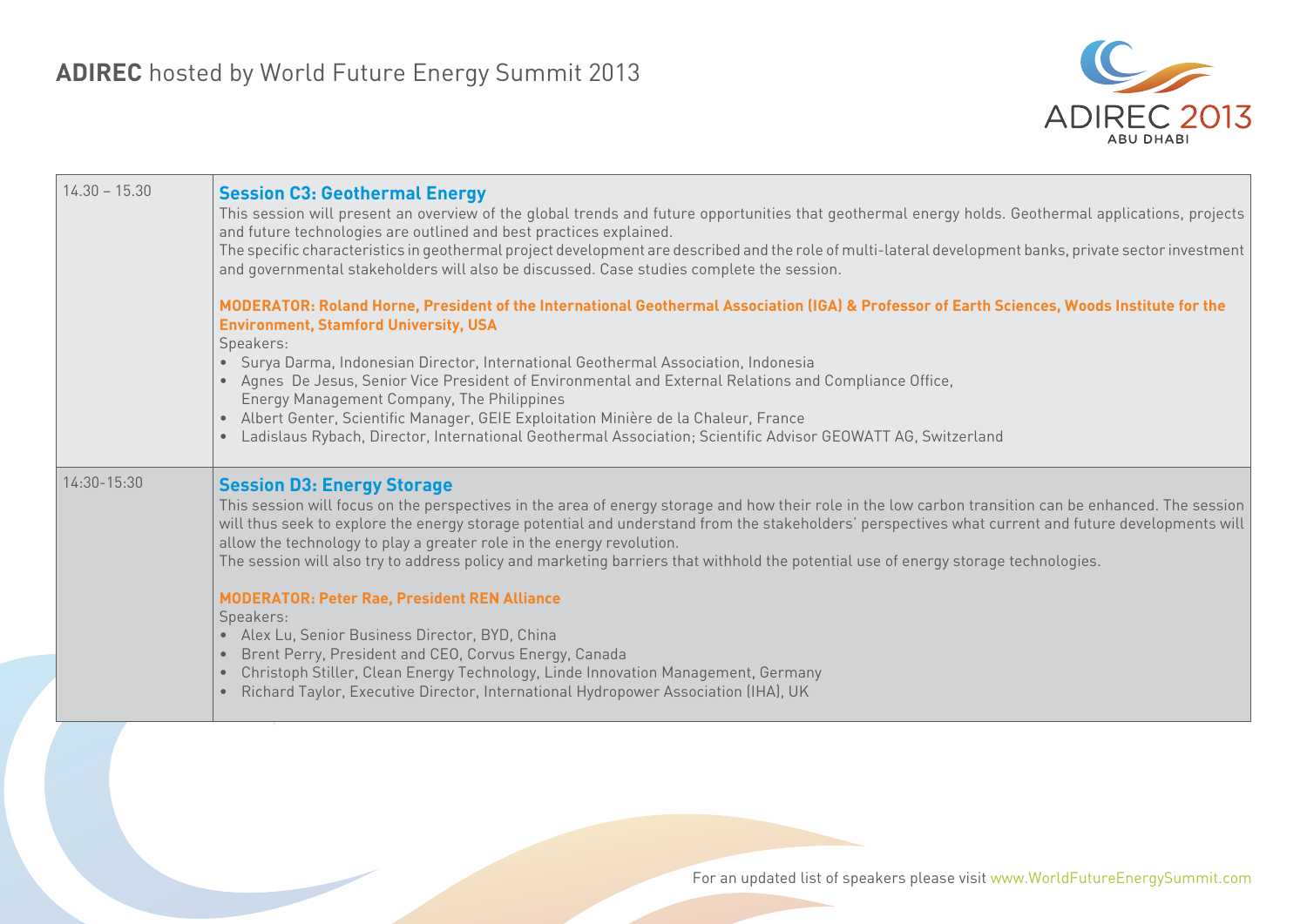

| <b>Parallel Sessions</b> |                                                                                                                                                                                                                                                                                                                                                                                                                                                                                                           |  |
|--------------------------|-----------------------------------------------------------------------------------------------------------------------------------------------------------------------------------------------------------------------------------------------------------------------------------------------------------------------------------------------------------------------------------------------------------------------------------------------------------------------------------------------------------|--|
| $16:00 - 17:00$          | <b>Session A4: Innovation and Entrepreneurship</b>                                                                                                                                                                                                                                                                                                                                                                                                                                                        |  |
|                          | MODERATOR: Fred Moavenzadeh, President, Masdar Institute of Science and Technology, UAE<br>Speakers:<br>• H.E. Dr Adnan Badran, President Petra University, Jordan<br>• Mohammed Baniyas, Provost, UAE University, UAE<br>· Tod Laursen, President, Khalifa University, UAE<br>• Larry Wilson, Provost, Zayed University, UAE                                                                                                                                                                             |  |
| $16:00 - 17:00$          | <b>Session B4: Sustainable Use of Bioenergy</b><br>This session will examine established technologies within bioenergy, their relevance to the future, present obstacles and lessons to be learned from<br>the past. In addition, new technologies that will come to the fore will be examined for their potential robustness within the global markets. Focus points<br>will include feedstock sourcing, electricity generation potential and fuels as well as required enabling policies.               |  |
|                          | MODERATOR: Heinz Kopetz, President, World Bioenergy Association, Sweden<br>Speakers:<br>• Salem Al Kaabi, Deputy General Manager, Centre of Waste Management, UAE<br>• Michelle T Davies, Partner, Head of Clean Energy and Sustainability, Eversheds LLP, UK<br>Jose Goldemberg, Institute of Electrotechnics and Energy, Brazil<br>• Fleming Voetnam, Positioning Director, Novozymes                                                                                                                   |  |
| $16:00 - 17:00$          | <b>Session C4: The Evolution of Hydropower</b><br>With the increasing need for hydropower to serve many purposes, such as water storage to help adapt to climate change and energy storage to balance<br>variable energy sources, how can hydropower be developed to address each of these needs? This session will present the three main hydropower<br>typologies (Run of River, Storage, and Pumped Storage) and will explore how these fit into smart water and energy systems of today and tomorrow. |  |
|                          | MODERATOR: Tracey Lane, Programme Director, International Hydropower Association (IHA), UK<br>Speakers:<br>• Vivien Foster, Manager, Energy Unit, World Bank, USA<br>· Øivind Johansen, Assistant Director General, Ministry of Petroleum and Energy, Norway<br>· Óli Grétar Blöndal Sveinsson, Partner, Executive Vice President of R&D at Landsvirkjun, National Power Company, Iceland                                                                                                                 |  |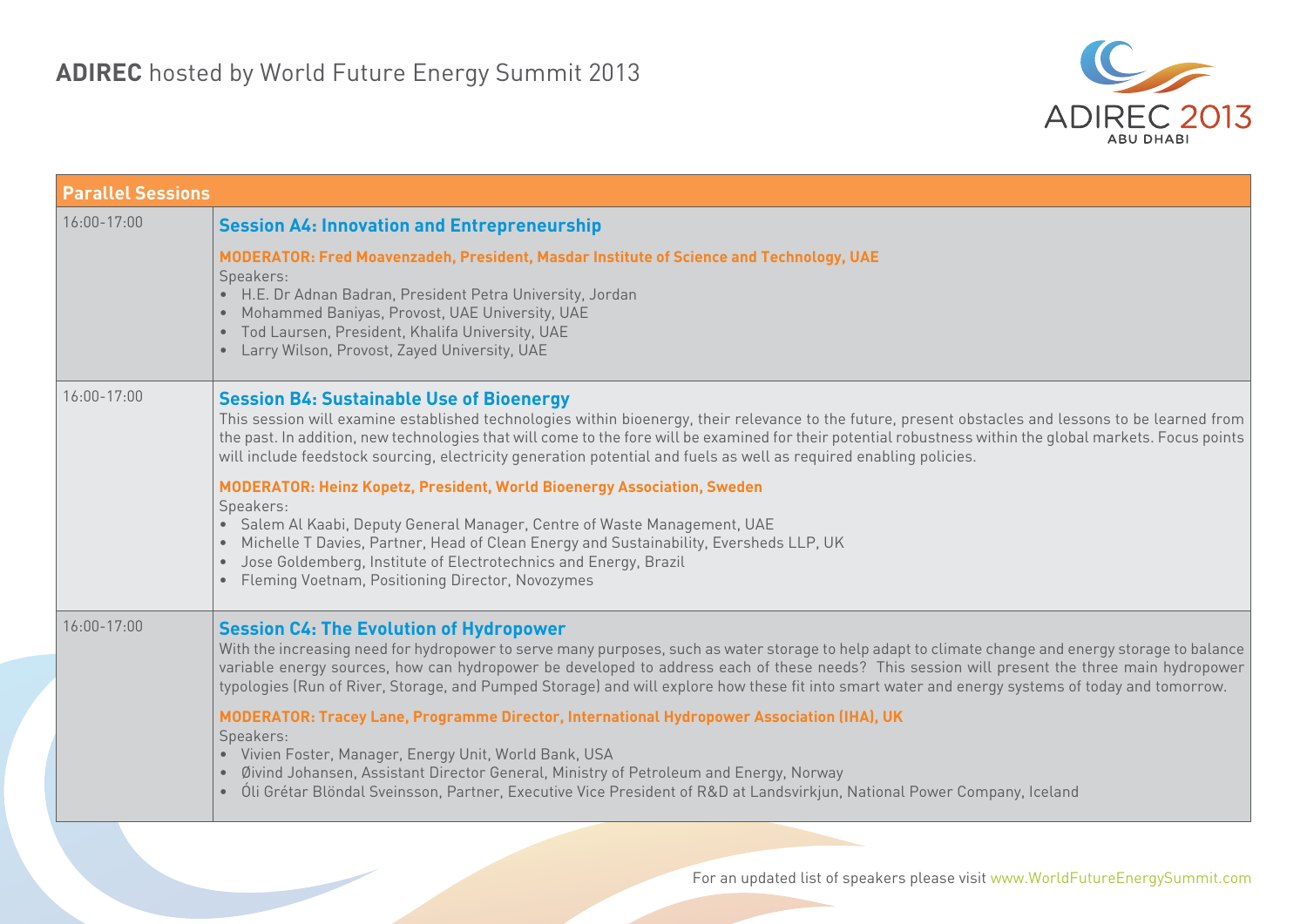

| $16:00 - 17:00$ | <b>Session D4: Progress Towards Sustainable Transportation</b><br>This session will focus on the perspectives in the area of energy storage and how their role in the low carbon transition can be enhanced. The session will thus<br>seek to explore the energy storage potential and understand from the stakeholders' perspectives what current and future developments will allow the technology<br>to play a greater role in the energy revolution. The session will also try to address policy and marketing barriers that withhold the potential use of energy storage<br>technologies. |
|-----------------|------------------------------------------------------------------------------------------------------------------------------------------------------------------------------------------------------------------------------------------------------------------------------------------------------------------------------------------------------------------------------------------------------------------------------------------------------------------------------------------------------------------------------------------------------------------------------------------------|
|                 | <b>MODERATOR: Moderator: Jan-Olaf Willuns, Inspire Invest, Norway</b><br>Speakers:<br>Andy McDonald, Senior Director, Renewable Energy and Low Carbon Technologies, Scottish Enterprise<br>Abdulla Nasser, Head of UITP, MENA Regional Office, UAE<br>H.E. Dr. Iyad Abumoghli, UNEP Regional Representative, UAE                                                                                                                                                                                                                                                                               |
| $17:00 - 17:30$ | Water/Energy Nexus Joint Plenary Session with the International Water Summit<br>This closing session will discuss joint strategies for water and energy security and how the natural competition within the water-energy nexus may be<br>aligned to enhance resource optimisation. Panellists from the energy and water sectors will reflect on the outcomes of both the World Future Energy<br>Summit and International Water Summit to summarise findings and draw conclusions for reflection.                                                                                               |
|                 | <b>MODERATOR: Tarek El Sayed, Principal Booz and Co, Lebanon</b><br>Speakers:<br>• Wael Almazeedi, Co-Founder and CEO, FATE Consortium, USA<br>• Peter Gleick, President, Pacific Institute<br>Raghubir Gupta, Senior Research Director, Centre for Energy, RTI International<br>M. El Haffidi, Renewable Energy and Electricity Director Ministry of Energy, Mines, Water and Environment, Morocco                                                                                                                                                                                            |